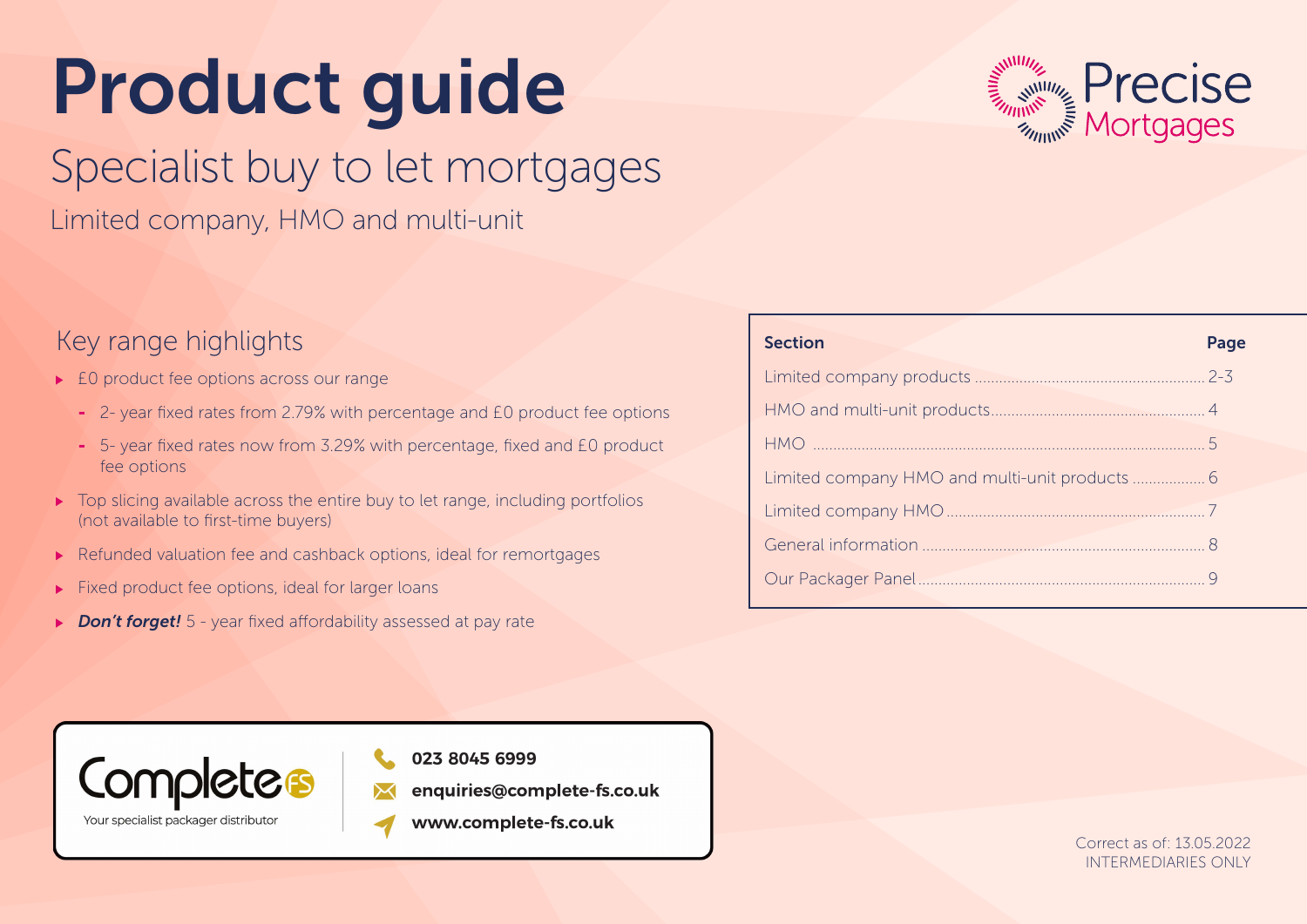### Tier 1 Limited company products



| Key criteria                                                                                                                                                |                                                                                                                                                                                                                                  |                                                                                                                                                                                                                                  |                                                                                                                                                                         |                                       |                                                                                                                                                                                                                                                                                                                                                                                  |                                                                                                                                                                                                                                           |                                                                                                                                                    |  |  |
|-------------------------------------------------------------------------------------------------------------------------------------------------------------|----------------------------------------------------------------------------------------------------------------------------------------------------------------------------------------------------------------------------------|----------------------------------------------------------------------------------------------------------------------------------------------------------------------------------------------------------------------------------|-------------------------------------------------------------------------------------------------------------------------------------------------------------------------|---------------------------------------|----------------------------------------------------------------------------------------------------------------------------------------------------------------------------------------------------------------------------------------------------------------------------------------------------------------------------------------------------------------------------------|-------------------------------------------------------------------------------------------------------------------------------------------------------------------------------------------------------------------------------------------|----------------------------------------------------------------------------------------------------------------------------------------------------|--|--|
| <b>Acceptable adverse</b>                                                                                                                                   |                                                                                                                                                                                                                                  | <b>Income</b>                                                                                                                                                                                                                    | Loan amount/LTV limits Term                                                                                                                                             |                                       | <b>Portfolio</b>                                                                                                                                                                                                                                                                                                                                                                 | <b>Rental calculation</b>                                                                                                                                                                                                                 | <b>Guarantor (applicant)</b>                                                                                                                       |  |  |
| Defaults:<br>CCJ <sub>s</sub> :<br>Missed mortgage/<br>secured payments:<br><b>Unsecured arrears:</b><br>into account when determining product eligibility. | 0 in 72 months<br>0 in 72 months<br>0 in 36 months<br>1 in 12 months, 2 in 36 months<br>(worst status)<br>All qualifying directors/shareholders will be required to<br>quarantee the loan and their credit history will be taken | No minimum<br>income requirements<br>on loans up to and<br>including £1,000,000.<br>For loans over<br>£1,000,000 a<br>minimum income<br>of £100,000<br>is required. The main<br>applicant must be<br>employed/<br>self-employed. | Minimum loan size:<br>£60,000<br><b>Maximum loan size:</b><br>60%<br>£3,000,000<br>70%<br>£1,000,000<br>75%<br>£750,000<br>80%<br>£500,000<br>(unless otherwise stated) | Minimum: 5 years<br>Maximum: 35 years | $\triangleright$ Maximum of 20 buy to<br>let loans per individual<br>(including buy to let loans<br>which the individual<br>has guaranteed), with<br>Precise Mortgages up<br>to a combined value of<br>£10,000,000.<br>$\blacktriangleright$ Unlimited with other<br>lenders.<br>$\blacktriangleright$ Please refer to page 8 for<br>details of our portfolio<br>lending limits. | <b>Interest Cover Ratio</b><br>(ICR) calculated at<br>125%.<br><b>Top slicing available</b><br>across the entire<br>product range. Not<br>available to<br>first-time buyers.<br>Please see our<br>criteria quide for<br>more information. | Minimum age:<br>21 years<br>Maximum age:<br>80 at the date of application<br>(maximum term of 35 years)<br><b>Maximum number</b><br>of quarantors: |  |  |

| <b>LTV</b> | <b>Product type</b> | <b>Term</b> | Rate  | <b>Product fee</b> | <b>Product features</b> (LTV limits apply)                                               | <b>ERC</b>                                                 | <b>Reversion rate</b> | Assessment rate* | <b>Product code</b> |
|------------|---------------------|-------------|-------|--------------------|------------------------------------------------------------------------------------------|------------------------------------------------------------|-----------------------|------------------|---------------------|
|            |                     |             | 2.79% | 1.00%              |                                                                                          |                                                            |                       | 6.00%            | <b>UZT71</b>        |
|            | 2-year fixed        | 2 years     | 3.79% | £0                 | Refund of valuation fee (Max £630)<br>and £500 cashback<br>Maximum loan amount: £500,000 | 4% in year 1, 3% in year 2                                 | BBR+5.00%             | 6.00%            | UZT72               |
| 75%        |                     |             | 3.29% | 1.50%              |                                                                                          | 4% in years 1 and 2<br>3% in years 3 and 4<br>2% in year 5 |                       | 3.29%            | <b>UZS26</b>        |
|            | 5-year fixed        | 5 years     | 3.69% | £0                 | Refund of valuation fee (Max £630)<br>and £500 cashback<br>Maximum loan amount: £500,000 |                                                            | BBR+5.24%             | 3.69%            | UZS27               |
|            |                     |             | 3.39% | £3,995             | Minimum Ioan amount: £300,000<br>Maximum loan amount: £750,000                           |                                                            |                       | 3.39%            | <b>UZS28</b>        |
|            |                     | 2 years     | 3.69% | 1.50%              |                                                                                          | 4% in year 1, 3% in year 2                                 | BBR+5.00%             | 6.00%            | UZT76               |
|            | 2-year fixed        |             | 5.09% | £0                 | Refund of valuation fee (Max £630)<br>and £500 cashback<br>Maximum Ioan amount: £500,000 |                                                            |                       | 7.09%            | UZT77               |
| 80%        | 5-year fixed        |             | 3.89% | 1.50%              |                                                                                          | 4% in years 1 and 2                                        |                       | 3.89%            | UZT78               |
|            |                     | 5 years     | 4.39% | £0                 | Refund of valuation fee (Max £630)<br>and £500 cashback<br>Maximum loan amount: £500,000 | 3% in years 3 and 4<br>2% in year 5                        | BBR+5.24%             | 4.39%            | UZT79               |

| <b>Assessment rate</b> |                                                          |  |  |  |  |  |
|------------------------|----------------------------------------------------------|--|--|--|--|--|
| Short term fixed rates | Higher of pay rate +2%, or reversion rate, minimum 5.50% |  |  |  |  |  |
| 5 year + fixed rates   | Pay rate                                                 |  |  |  |  |  |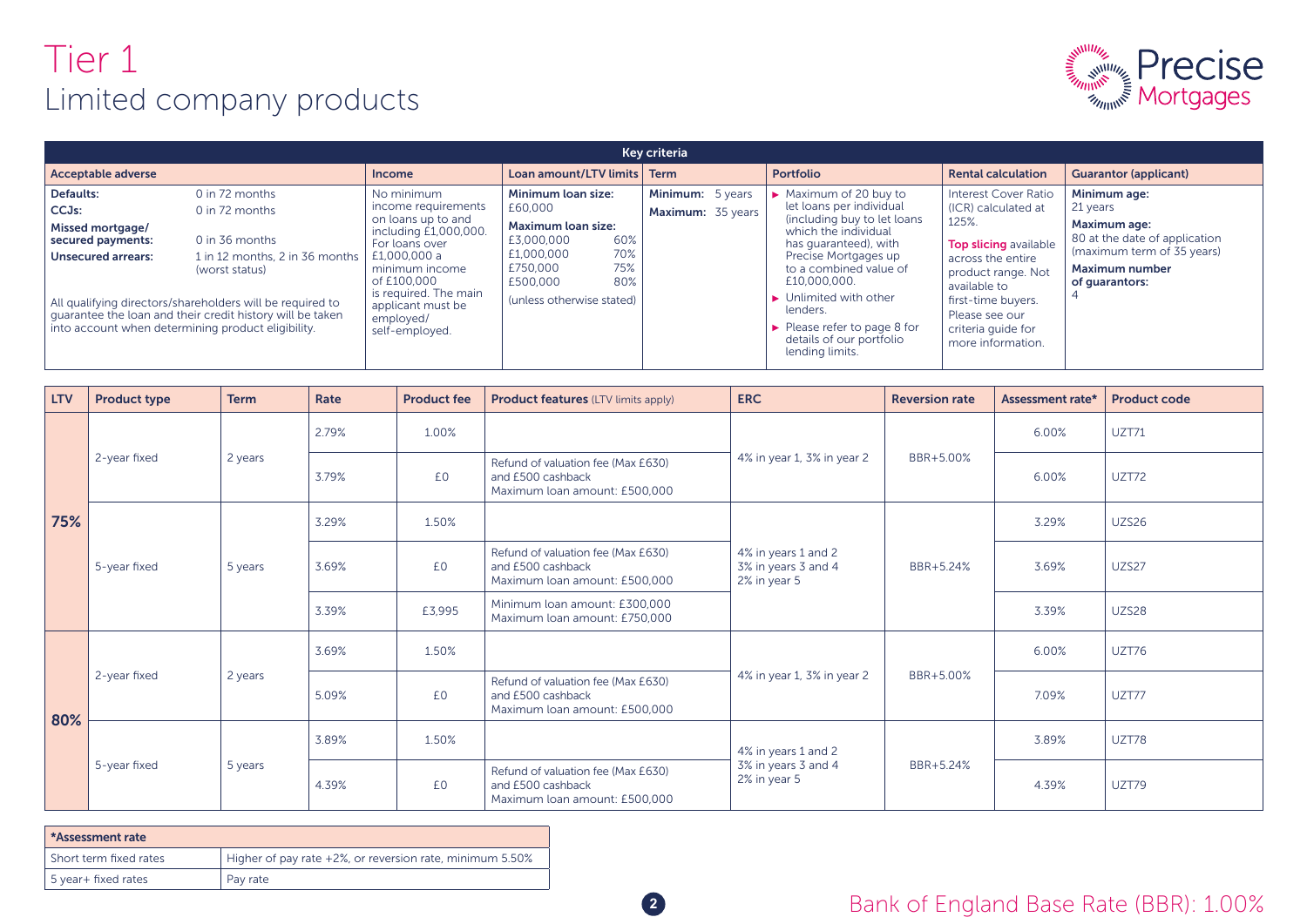# Tier 2 Limited company products



| Key criteria                                                                                                                                                |                                                                                                                                                                                                                                      |                                                                                                 |                                                                                                                                                    |                                       |  |                                                                                                                                                                                                                                                                                                                                                                                  |                                                                                                                                                                                                                             |                                                                                                                                                           |  |
|-------------------------------------------------------------------------------------------------------------------------------------------------------------|--------------------------------------------------------------------------------------------------------------------------------------------------------------------------------------------------------------------------------------|-------------------------------------------------------------------------------------------------|----------------------------------------------------------------------------------------------------------------------------------------------------|---------------------------------------|--|----------------------------------------------------------------------------------------------------------------------------------------------------------------------------------------------------------------------------------------------------------------------------------------------------------------------------------------------------------------------------------|-----------------------------------------------------------------------------------------------------------------------------------------------------------------------------------------------------------------------------|-----------------------------------------------------------------------------------------------------------------------------------------------------------|--|
| Acceptable adverse                                                                                                                                          |                                                                                                                                                                                                                                      | <b>Income</b>                                                                                   | Loan amount/LTV limits   Term                                                                                                                      |                                       |  | Portfolio                                                                                                                                                                                                                                                                                                                                                                        | <b>Rental calculation</b>                                                                                                                                                                                                   | <b>Guarantor (applicant)</b>                                                                                                                              |  |
| Defaults:<br>CCJ <sub>s</sub> :<br>Missed mortgage/<br>secured payments:<br><b>Unsecured arrears:</b><br>into account when determining product eligibility. | $0$ in 24 months<br>$0$ in 24 months<br>0 in 36 months<br>1 in 12 months, 2 in 36 months<br>(worst status)<br>All qualifying directors/shareholders will be required to<br>quarantee the loan and their credit history will be taken | No minimum income<br>requirements. The<br>main applicant must<br>be employed/<br>self-employed. | Minimum loan size:<br>£60,000<br><b>Maximum loan size:</b><br>70%<br>£1,000,000<br>75%<br>£750,000<br>80%<br>£500,000<br>(unless otherwise stated) | Minimum: 5 years<br>Maximum: 35 years |  | $\triangleright$ Maximum of 20 buy to<br>let loans per individual<br>(including buy to let loans<br>which the individual<br>has quaranteed), with<br>Precise Mortgages up<br>to a combined value of<br>£10,000,000.<br>$\blacktriangleright$ Unlimited with other<br>lenders.<br>$\blacktriangleright$ Please refer to page 9 for<br>details of our portfolio<br>lending limits. | Interest Cover Ratio<br>(ICR) calculated at<br>125%.<br>Top slicing available<br>across the entire<br>product range. Not<br>available to<br>first-time buyers.<br>Please see our<br>criteria quide for<br>more information. | Minimum age:<br>21 years<br><b>Maximum age:</b><br>80 at the date of application<br>(maximum term of 35 years)<br><b>Maximum number</b><br>of quarantors: |  |

| <b>LTV</b> | <b>Product type</b> | <b>Term</b>               | Rate  | <b>Product fee</b> | <b>Product features (LTV limits apply)</b>                                               | <b>ERC</b>                                                   | <b>Reversion rate</b> | Assessment rate* | <b>Product code</b> |
|------------|---------------------|---------------------------|-------|--------------------|------------------------------------------------------------------------------------------|--------------------------------------------------------------|-----------------------|------------------|---------------------|
|            |                     |                           | 3.14% | 1.00%              |                                                                                          |                                                              |                       | 6.00%            | UZT80               |
| 75%        | 2-year fixed        | 2 years                   | 4.09% | £0                 | Refund of valuation fee (Max £630)<br>and £500 cashback<br>Maximum loan amount: £500,000 | 4% in year 1, 3% in year 2                                   | BBR+5.00%             | 6.09%            | <b>UZT81</b>        |
|            | 5-year fixed        |                           | 3.44% | 1.50%              |                                                                                          | 4% in years 1 and 2,<br>3% in years 3 and 4,<br>2% in year 5 | BBR+5.24%             | 3.44%            | <b>UZT82</b>        |
|            |                     | 5 years                   | 3.89% | £0                 | Refund of valuation fee (Max £630)<br>and £500 cashback<br>Maximum loan amount: £500,000 |                                                              |                       | 3.89%            | UZT83               |
|            |                     | 3.94%<br>2 years<br>5.19% |       | 1.50%              |                                                                                          | 4% in year 1, 3% in year 2                                   | BBR+5.00%             | 6.00%            | UZT84               |
|            | 2-year fixed        |                           |       | £0                 | Refund of valuation fee (Max £630)<br>and £500 cashback<br>Maximum loan amount: £500,000 |                                                              |                       | 7.19%            | <b>UZT85</b>        |
| 80%        |                     | 5 years                   | 4.24% | 1.50%              |                                                                                          | 4% in years 1 and 2,<br>3% in years 3 and 4,<br>2% in year 5 |                       | 4.24%            | <b>UZT86</b>        |
|            | 5-year fixed        |                           | 4.69% | £0                 | Refund of valuation fee (Max £630)<br>and £500 cashback<br>Maximum loan amount: £500,000 |                                                              | BBR+5.24%             | 4.69%            | UZT87               |

| *Assessment rate         |                                                          |  |  |  |  |  |  |
|--------------------------|----------------------------------------------------------|--|--|--|--|--|--|
| l Short term fixed rates | Higher of pay rate +2%, or reversion rate, minimum 5.50% |  |  |  |  |  |  |
| 5 year+ fixed rates      | Pay rate                                                 |  |  |  |  |  |  |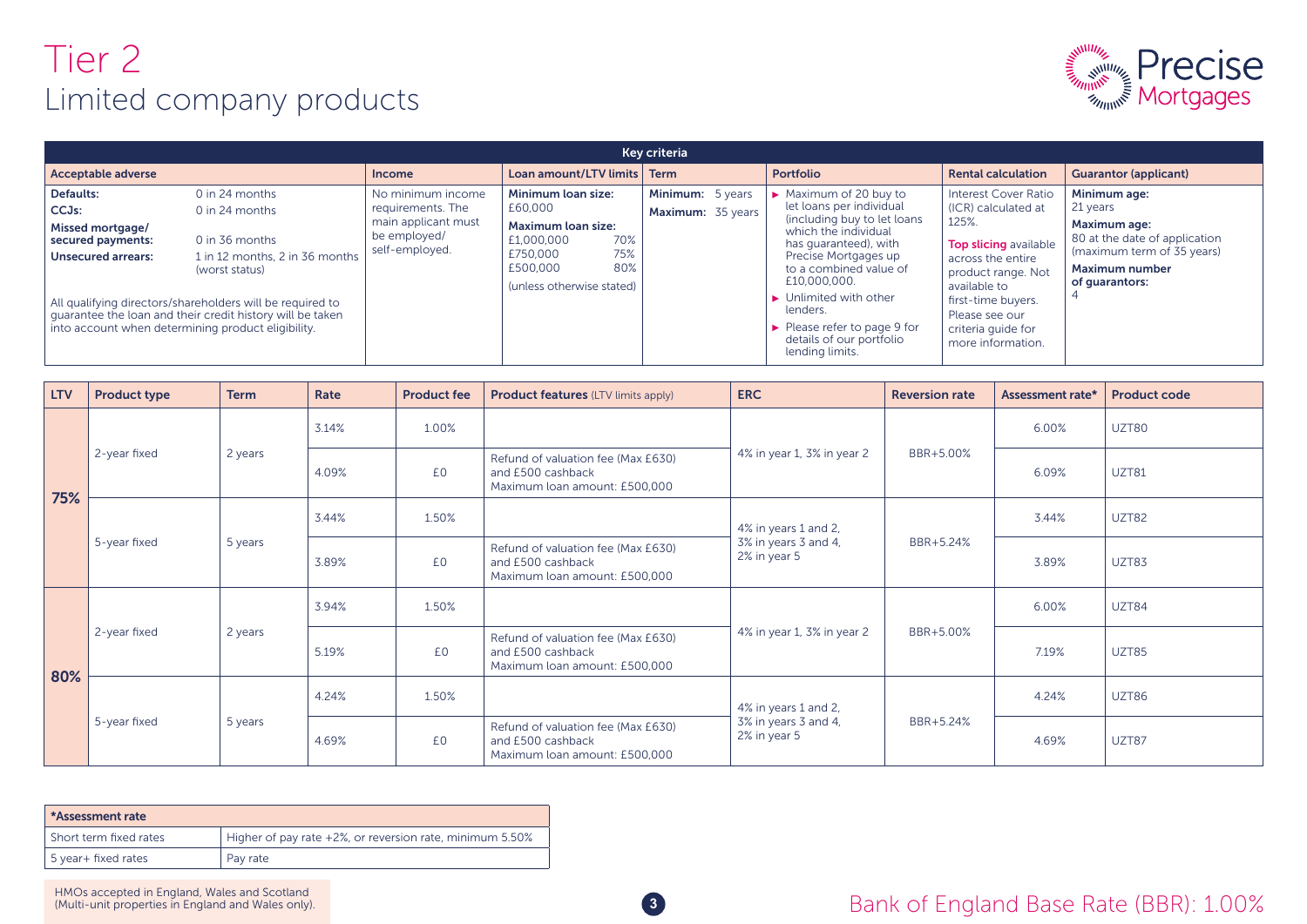# Tier 1 HMO/multi-unit products



| Key criteria                                                                                                                                                     |                                                                                                                                                                                                                                  |                                                                                                 |                                                                                                                                                                                                                                 |                                       |                                                                                                                                                                                                                                                                                                                                                                                  |                                                                                                                                                                                                                                    |                                                                                                                                                                                                                                                                              |  |  |
|------------------------------------------------------------------------------------------------------------------------------------------------------------------|----------------------------------------------------------------------------------------------------------------------------------------------------------------------------------------------------------------------------------|-------------------------------------------------------------------------------------------------|---------------------------------------------------------------------------------------------------------------------------------------------------------------------------------------------------------------------------------|---------------------------------------|----------------------------------------------------------------------------------------------------------------------------------------------------------------------------------------------------------------------------------------------------------------------------------------------------------------------------------------------------------------------------------|------------------------------------------------------------------------------------------------------------------------------------------------------------------------------------------------------------------------------------|------------------------------------------------------------------------------------------------------------------------------------------------------------------------------------------------------------------------------------------------------------------------------|--|--|
| Acceptable adverse                                                                                                                                               |                                                                                                                                                                                                                                  | <b>Income</b>                                                                                   | Loan amount/LTV limits Term                                                                                                                                                                                                     |                                       | <b>Portfolio</b>                                                                                                                                                                                                                                                                                                                                                                 | <b>Rental calculation</b>                                                                                                                                                                                                          | Applicant                                                                                                                                                                                                                                                                    |  |  |
| Defaults:<br>CCJ <sub>s</sub> :<br>Missed mortgage/<br>secured loan payments:<br><b>Unsecured arrears:</b><br>into account when determining product eligibility. | 0 in 72 months<br>0 in 72 months<br>0 in 36 months<br>1 in 12 months, 2 in 36 months<br>(worst status)<br>All qualifying directors/shareholders will be required to<br>quarantee the loan and their credit history will be taken | No minimum income<br>requirements. The<br>main applicant must<br>be employed/<br>self-employed. | Minimum property<br>values apply. See our<br>criteria quide for full<br>details.<br>Minimum loan size:<br>£40,000<br>Maximum loan size:<br>70%<br>£1,000,000<br>75%<br>£750,000<br>80%<br>£500,000<br>(unless otherwise stated) | Minimum: 5 years<br>Maximum: 35 years | $\triangleright$ Maximum of 20 buy to<br>let loans per individual<br>(including buy to let loans<br>which the individual<br>has quaranteed), with<br>Precise Mortgages up<br>to a combined value of<br>£10,000,000.<br>$\blacktriangleright$ Unlimited with other<br>lenders.<br>$\blacktriangleright$ Please refer to page 9 for<br>details of our portfolio<br>lending limits. | Rental calculation is<br>based on individual<br>circumstances.<br>Top slicing available<br>across the entire<br>product range. Not<br>available to first-time<br>buyers. Please see<br>our criteria guide for<br>more information. | Minimum age:<br>21 years<br>Maximum age:<br>80 at the date of application<br>(maximum term of 35 years)<br><b>Maximum number</b><br>of applicants:<br><b>Experience:</b><br>Applicants must have held a<br>current buy to let for at least 12<br>months prior to application |  |  |

|            | HMO and multi-unit  |             |       |                    |                                                                                          |                                                              |                       |                  |                     |  |  |  |
|------------|---------------------|-------------|-------|--------------------|------------------------------------------------------------------------------------------|--------------------------------------------------------------|-----------------------|------------------|---------------------|--|--|--|
| <b>LTV</b> | <b>Product type</b> | <b>Term</b> | Rate  | <b>Product fee</b> | <b>Product features</b> (LTV limits apply)                                               | <b>ERC</b>                                                   | <b>Reversion rate</b> | Assessment rate* | <b>Product code</b> |  |  |  |
|            |                     | 2 years     | 2.89% | 1.50%              |                                                                                          | 4% in year 1, 3% in year 2                                   |                       | 6.00%            | UZT88               |  |  |  |
|            | 2-year fixed        |             | 4.04% | £0                 | Refund of valuation fee (Max £630)<br>and £500 cashback<br>Maximum Ioan amount: £500,000 |                                                              | BBR+5.00%             | 6.04%            | UZT89               |  |  |  |
| 75%        |                     | 5 years     | 3.29% | 1.50%              |                                                                                          | 4% in years 1 and 2,<br>3% in years 3 and 4,<br>2% in year 5 | BBR+5.24%             | 3.29%            | UZT90               |  |  |  |
|            | 5-year fixed        |             | 3.79% | £0                 | Refund of valuation fee (Max £630)<br>and £500 cashback<br>Maximum Ioan amount: £500,000 |                                                              |                       | 3.79%            | <b>UZT91</b>        |  |  |  |
|            |                     |             | 3.44% | £3,995             | Minimum Ioan amount: £300,000<br>Maximum Ioan amount: £750,000                           |                                                              |                       | 3.44%            | UZT92               |  |  |  |

|            | <b>HMO</b>          |             |       |                    |                                                                                          |                                                            |                       |                  |                     |  |  |  |
|------------|---------------------|-------------|-------|--------------------|------------------------------------------------------------------------------------------|------------------------------------------------------------|-----------------------|------------------|---------------------|--|--|--|
| <b>LTV</b> | <b>Product type</b> | <b>Term</b> | Rate  | <b>Product fee</b> | <b>Product features (LTV limits apply)</b>                                               | <b>ERC</b>                                                 | <b>Reversion rate</b> | Assessment rate* | <b>Product code</b> |  |  |  |
|            | 2-year fixed        |             | 3.79% | 1.50%              |                                                                                          | 4% in year 1, 3% in year 2                                 | BBR+5.00%             | 6.00%            | UZT93               |  |  |  |
| 80%        |                     | 2 years     | 4.89% | £0                 | Refund of valuation fee (Max £630)<br>and £500 cashback<br>Maximum Ioan amount: £500,000 |                                                            |                       | 6.89%            | UZT94               |  |  |  |
|            |                     | 5 years     | 4.09% | 1.50%              |                                                                                          | 4% in years 1 and 2<br>3% in years 3 and 4<br>2% in year 5 | BBR+5.24%             | 4.09%            | UZT95               |  |  |  |
|            | 5-year fixed        |             | 4.54% | £0                 | Refund of valuation fee (Max £630)<br>and £500 cashback<br>Maximum loan amount: £500,000 |                                                            |                       | 4.54%            | UZT96               |  |  |  |

| *Assessment rate       |                                                          |
|------------------------|----------------------------------------------------------|
| Short term fixed rates | Higher of pay rate +2%, or reversion rate, minimum 5.50% |
| 5 year+ fixed rates    | Pay rate                                                 |

HMOs accepted in England, Wales and Scotland (Multi-unit properties in England and Wales only).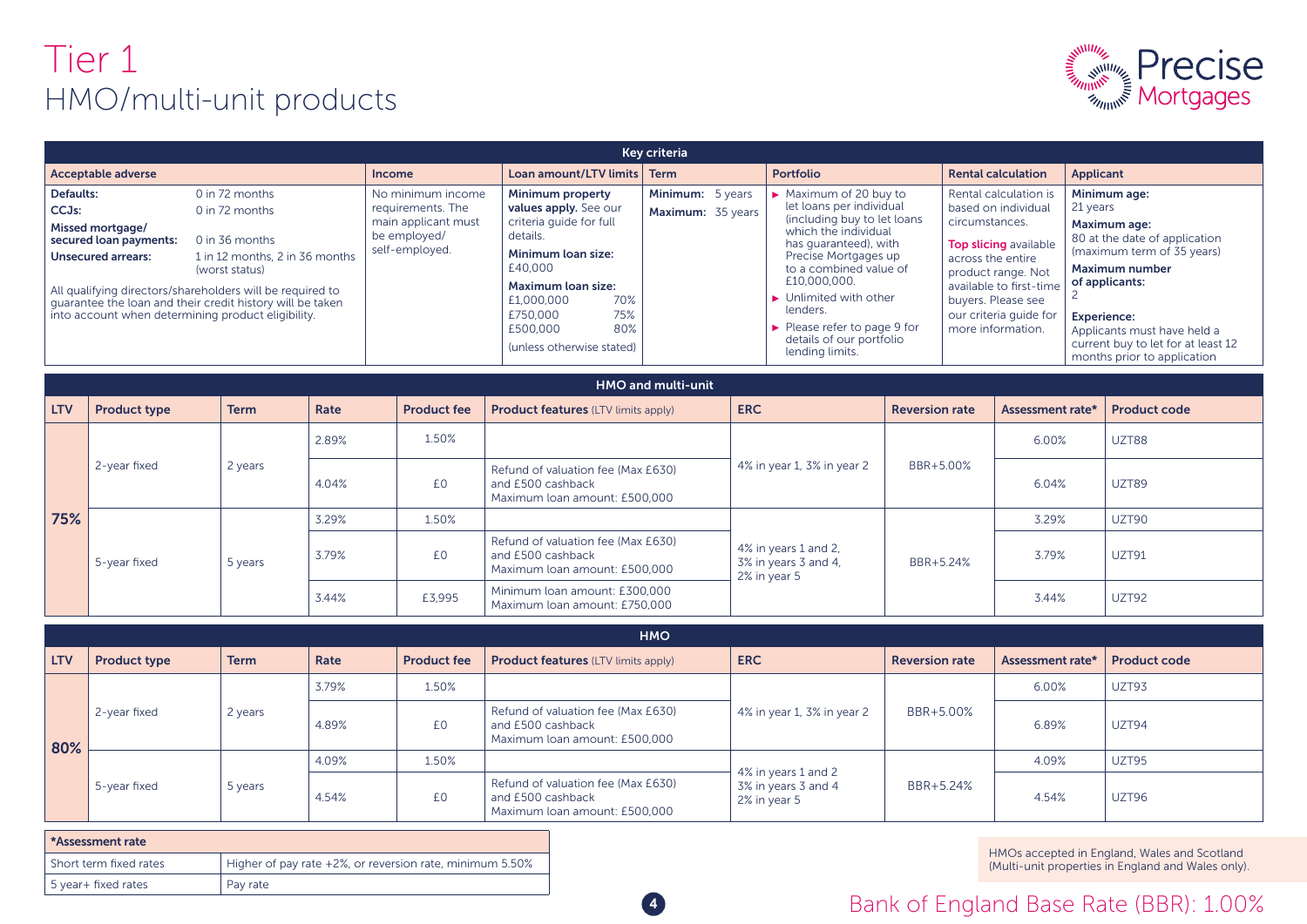# Tier 2 HMO products



| Key criteria                                                                                          |                                                                                                        |                                                                                                 |                                                                                                                                                                                                                                        |                                       |                                                                                                                                                                                                                                                                                                                                                                                  |                                                                                                                                                                                                                                    |                                                                                                                                                                                                                                                                                     |  |  |
|-------------------------------------------------------------------------------------------------------|--------------------------------------------------------------------------------------------------------|-------------------------------------------------------------------------------------------------|----------------------------------------------------------------------------------------------------------------------------------------------------------------------------------------------------------------------------------------|---------------------------------------|----------------------------------------------------------------------------------------------------------------------------------------------------------------------------------------------------------------------------------------------------------------------------------------------------------------------------------------------------------------------------------|------------------------------------------------------------------------------------------------------------------------------------------------------------------------------------------------------------------------------------|-------------------------------------------------------------------------------------------------------------------------------------------------------------------------------------------------------------------------------------------------------------------------------------|--|--|
| <b>Acceptable adverse</b>                                                                             |                                                                                                        | <b>Income</b>                                                                                   | Loan amount/LTV limits                                                                                                                                                                                                                 | <b>Term</b>                           | Portfolio                                                                                                                                                                                                                                                                                                                                                                        | <b>Rental calculation</b>                                                                                                                                                                                                          | <b>Applicant</b>                                                                                                                                                                                                                                                                    |  |  |
| Defaults:<br>CCJ <sub>s</sub> :<br>Missed mortgage/<br>secured payments:<br><b>Unsecured arrears:</b> | 0 in 24 months<br>0 in 24 months<br>0 in 36 months<br>1 in 12 months, 2 in 36 months<br>(worst status) | No minimum income<br>requirements. The<br>main applicant must<br>be employed/<br>self-employed. | Minimum property<br>values apply. See our<br>criteria quide for full<br>details.<br>Minimum loan size:<br>£40,000<br><b>Maximum loan size:</b><br>70%<br>£1,000,000<br>75%<br>£750,000<br>80%<br>£500,000<br>(unless otherwise stated) | Minimum: 5 years<br>Maximum: 35 years | $\triangleright$ Maximum of 20 buy to<br>let loans per individual<br>(including buy to let loans<br>which the individual<br>has quaranteed), with<br>Precise Mortgages up<br>to a combined value of<br>£10,000,000.<br>$\blacktriangleright$ Unlimited with other<br>lenders.<br>$\blacktriangleright$ Please refer to page 9 for<br>details of our portfolio<br>lending limits. | Rental calculation is<br>based on individual<br>circumstances.<br>Top slicing available<br>across the entire<br>product range. Not<br>available to first-time<br>buyers. Please see<br>our criteria quide for<br>more information. | Minimum age:<br>21 years<br><b>Maximum age:</b><br>80 at the date of application<br>(maximum term of 35 years)<br><b>Maximum number</b><br>of applicants:<br><b>Experience:</b><br>Applicants must have held a<br>current buy to let for at least 12<br>months prior to application |  |  |

| <b>LTV</b> | <b>Product type</b> | <b>Term</b>               | Rate  | <b>Product fee</b>                                                                       | <b>Product features (LTV limits apply)</b>                                               | <b>ERC</b>                 | <b>Reversion rate</b> | Assessment rate* | <b>Product code</b> |
|------------|---------------------|---------------------------|-------|------------------------------------------------------------------------------------------|------------------------------------------------------------------------------------------|----------------------------|-----------------------|------------------|---------------------|
| 75%        |                     |                           | 3.24% | 1.50%                                                                                    |                                                                                          | 4% in year 1, 3% in year 2 |                       | 6.00%            | UZT97               |
|            | 2-year fixed        | 2 years                   | 4.44% | £0                                                                                       | Refund of valuation fee (Max £630)<br>and £500 cashback<br>Maximum loan amount: £500,000 |                            | BBR+5.00%             | 6.44%            | UZT98               |
|            | 5-year fixed        | 4.19%<br>5 years<br>4.69% |       | 1.50%                                                                                    |                                                                                          | 4% in years 1 and 2        |                       | 4.19%            | UZT99               |
|            |                     |                           | £0    | Refund of valuation fee (Max £630)<br>and £500 cashback<br>Maximum loan amount: £500,000 | 3% in years 3 and 4<br>2% in year 5                                                      | BBR+5.24%                  | 4.69%                 | <b>UZS01</b>     |                     |

| <b>LTV</b> | <b>Product type</b>     | <b>Term</b> | Rate        | <b>Product fee</b> | <b>Product features (LTV limits apply)</b>                                               | <b>ERC</b>                          | <b>Reversion rate</b> | Assessment rate* | <b>Product code</b> |
|------------|-------------------------|-------------|-------------|--------------------|------------------------------------------------------------------------------------------|-------------------------------------|-----------------------|------------------|---------------------|
|            |                         | 2 years     | 4.04%       | 1.50%              |                                                                                          | 4% in year 1, 3% in year 2          |                       | 6.04%            | UZS02               |
|            | 2-year fixed            |             | 5.19%       | £0                 | Refund of valuation fee (Max £630)<br>and £500 cashback<br>Maximum loan amount: £500,000 |                                     | BBR+5.00%             | 7.19%            | UZS03               |
| 80%        | 5-year fixed<br>5 years |             | 4.99%       | 1.50%              |                                                                                          | 4% in years 1 and 2                 |                       | 4.99%            | UZS04               |
|            |                         |             | £0<br>5.49% |                    | Refund of valuation fee (Max £630)<br>and £500 cashback<br>Maximum Ioan amount: £500,000 | 3% in years 3 and 4<br>2% in year 5 | BBR+5.24%             | 5.49%            | UZS05               |

| <b>*Assessment rate</b> |                                                          |  |  |  |  |  |  |  |
|-------------------------|----------------------------------------------------------|--|--|--|--|--|--|--|
| Short term fixed rates  | Higher of pay rate +2%, or reversion rate, minimum 5.50% |  |  |  |  |  |  |  |
| 5 year+ fixed rates     | Pav rate                                                 |  |  |  |  |  |  |  |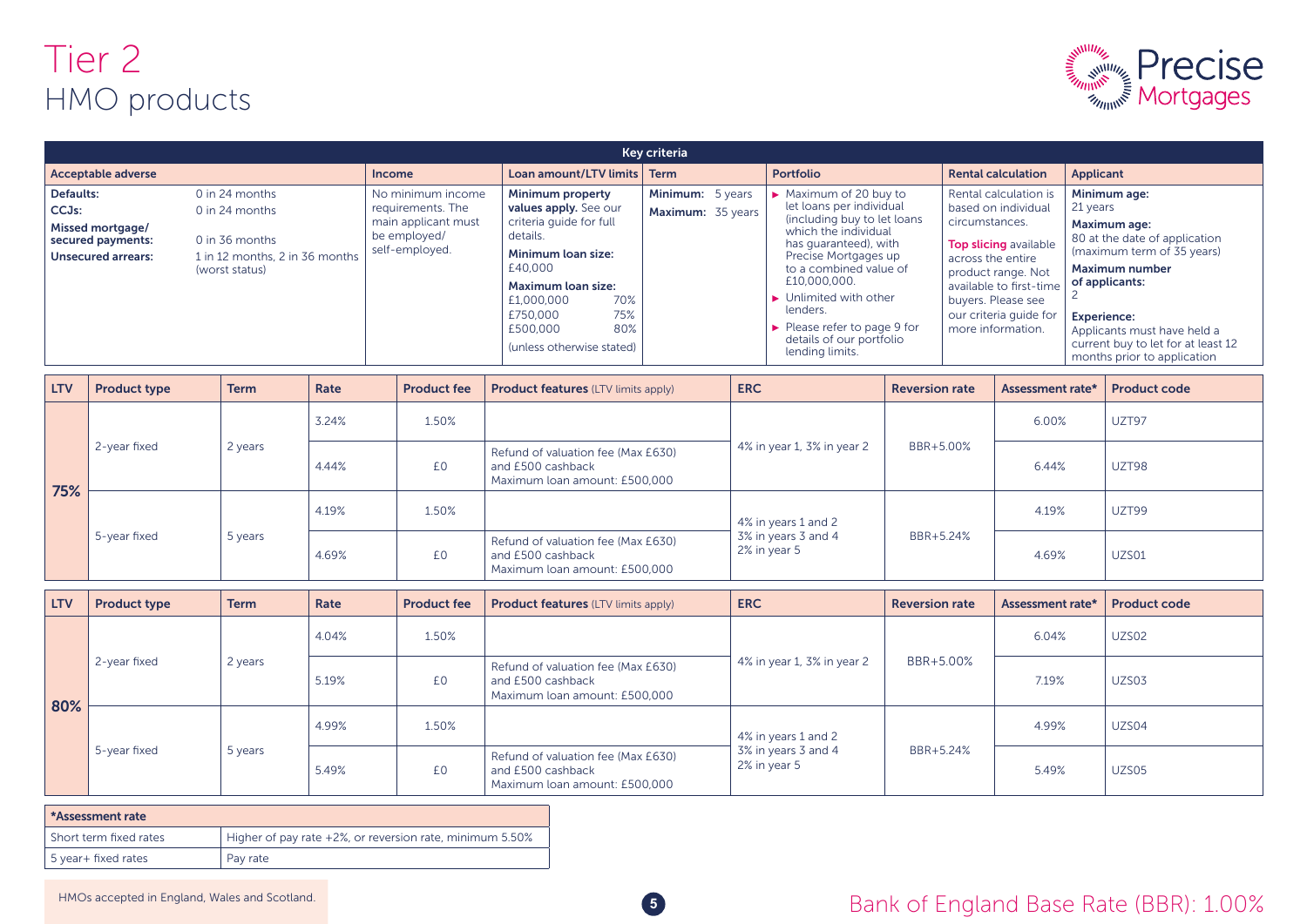# Tier 1 Limited company HMO/multi-unit products



|                                                                                                       | Key criteria                                                                                           |                                                                                                 |                                                                                                                                                                                                                                 |                                       |                                                                                                                                                                                                                                                                                                                                                                                  |                                                                                                                                                                                                                                    |                                                                                                                                                                                                                                                                                     |  |  |  |  |  |
|-------------------------------------------------------------------------------------------------------|--------------------------------------------------------------------------------------------------------|-------------------------------------------------------------------------------------------------|---------------------------------------------------------------------------------------------------------------------------------------------------------------------------------------------------------------------------------|---------------------------------------|----------------------------------------------------------------------------------------------------------------------------------------------------------------------------------------------------------------------------------------------------------------------------------------------------------------------------------------------------------------------------------|------------------------------------------------------------------------------------------------------------------------------------------------------------------------------------------------------------------------------------|-------------------------------------------------------------------------------------------------------------------------------------------------------------------------------------------------------------------------------------------------------------------------------------|--|--|--|--|--|
| <b>Acceptable adverse</b>                                                                             |                                                                                                        | <b>Income</b>                                                                                   | Loan amount/LTV limits Term                                                                                                                                                                                                     |                                       | Portfolio                                                                                                                                                                                                                                                                                                                                                                        | <b>Rental calculation</b>                                                                                                                                                                                                          | <b>Guarantor (applicant)</b>                                                                                                                                                                                                                                                        |  |  |  |  |  |
| Defaults:<br>CCJ <sub>s</sub> :<br>Missed mortgage/<br>secured payments:<br><b>Unsecured arrears:</b> | 0 in 72 months<br>0 in 72 months<br>0 in 36 months<br>1 in 12 months, 2 in 36 months<br>(worst status) | No minimum income<br>requirements. The<br>main applicant must<br>be employed/<br>self-employed. | Minimum property<br>values apply. See our<br>criteria quide for full<br>details.<br>Minimum loan size:<br>£40,000<br>Maximum loan size:<br>70%<br>£1,000,000<br>75%<br>£750,000<br>80%<br>£500,000<br>(unless otherwise stated) | Minimum: 5 years<br>Maximum: 35 years | $\triangleright$ Maximum of 20 buy to<br>let loans per individual<br>(including buy to let loans<br>which the individual<br>has quaranteed), with<br>Precise Mortgages up<br>to a combined value of<br>£10,000,000.<br>$\blacktriangleright$ Unlimited with other<br>lenders.<br>$\blacktriangleright$ Please refer to page 9 for<br>details of our portfolio<br>lending limits. | <b>Interest Cover Ratio</b><br>(ICR) calculated at<br>125%.<br>Top slicing available<br>across the entire<br>product range. Not<br>available to<br>first-time buyers.<br>Please see our<br>criteria quide for<br>more information. | Minimum age:<br>21 years<br><b>Maximum age:</b><br>80 at the date of application<br>(maximum term of 35 years)<br><b>Maximum number</b><br>of quarantors:<br><b>Experience:</b><br>Applicants must have held a<br>current buy to let for at least 12<br>months prior to application |  |  |  |  |  |

|            | <b>HMO and multi-unit</b> |                  |       |                    |                                                                                          |                                                            |                       |                  |                     |  |  |  |
|------------|---------------------------|------------------|-------|--------------------|------------------------------------------------------------------------------------------|------------------------------------------------------------|-----------------------|------------------|---------------------|--|--|--|
| <b>LTV</b> | <b>Product type</b>       | <b>Term</b>      | Rate  | <b>Product fee</b> | <b>Product features (LTV limits apply)</b>                                               | <b>ERC</b>                                                 | <b>Reversion rate</b> | Assessment rate* | <b>Product code</b> |  |  |  |
|            |                           |                  | 2.89% | 1.50%              |                                                                                          |                                                            |                       | 6.00%            | UZS06               |  |  |  |
|            | 2-year fixed              | 2 years<br>4.04% |       | £0                 | Refund of valuation fee (Max £630)<br>and £500 cashback<br>Maximum Ioan amount: £500,000 | 4% in year 1, 3% in year 2                                 | BBR+5.00%             | 6.04%            | UZS07               |  |  |  |
| 75%        |                           | 5 years          | 3.29% | 1.50%              |                                                                                          | 4% in years 1 and 2<br>3% in years 3 and 4<br>2% in year 5 | BBR+5.24%             | 3.29%            | UZS08               |  |  |  |
|            | 5-year fixed              |                  | 3.79% | £0                 | Refund of valuation fee (Max £630)<br>and £500 cashback<br>Maximum Ioan amount: £500,000 |                                                            |                       | 3.79%            | UZS09               |  |  |  |
|            |                           |                  | 3.44% | £3,995             | Minimum Ioan amount: £300,000<br>Maximum Ioan amount: £750,000                           |                                                            |                       | 3.44%            | <b>UZS10</b>        |  |  |  |

|            | <b>HMO</b>              |                  |       |                    |                                                                                          |                                                            |                       |                  |                     |  |  |  |
|------------|-------------------------|------------------|-------|--------------------|------------------------------------------------------------------------------------------|------------------------------------------------------------|-----------------------|------------------|---------------------|--|--|--|
| <b>LTV</b> | <b>Product type</b>     | <b>Term</b>      | Rate  | <b>Product fee</b> | <b>Product features</b> (LTV limits apply)                                               | <b>ERC</b>                                                 | <b>Reversion rate</b> | Assessment rate* | <b>Product code</b> |  |  |  |
| 80%        | 2 years<br>2-year fixed |                  | 3.79% | 1.50%              |                                                                                          | 4% in year 1, 3% in year 2                                 |                       | 6.00%            | <b>UZS11</b>        |  |  |  |
|            |                         |                  | 4.89% | £0                 | Refund of valuation fee (Max £630)<br>and £500 cashback<br>Maximum Ioan amount: £500,000 |                                                            | BBR+5.00%             | 6.89%            | <b>UZS12</b>        |  |  |  |
|            |                         |                  | 4.09% | 1.50%              |                                                                                          |                                                            | BBR+5.24%             | 4.09%            | <b>UZS13</b>        |  |  |  |
|            | 5-year fixed            | 5 years<br>4.54% |       | £0                 | Refund of valuation fee (Max £630)<br>and £500 cashback<br>Maximum Ioan amount: £500,000 | 4% in years 1 and 2<br>3% in years 3 and 4<br>2% in year 5 |                       | 4.54%            | <b>UZS14</b>        |  |  |  |

| *Assessment rate       |                                                          |  |  |  |  |  |  |  |
|------------------------|----------------------------------------------------------|--|--|--|--|--|--|--|
| Short term fixed rates | Higher of pay rate +2%, or reversion rate, minimum 5.50% |  |  |  |  |  |  |  |
| 5 year+ fixed rates    | Pav rate                                                 |  |  |  |  |  |  |  |

HMOs accepted in England, Wales and Scotland (Multi-unit properties in England and Wales only).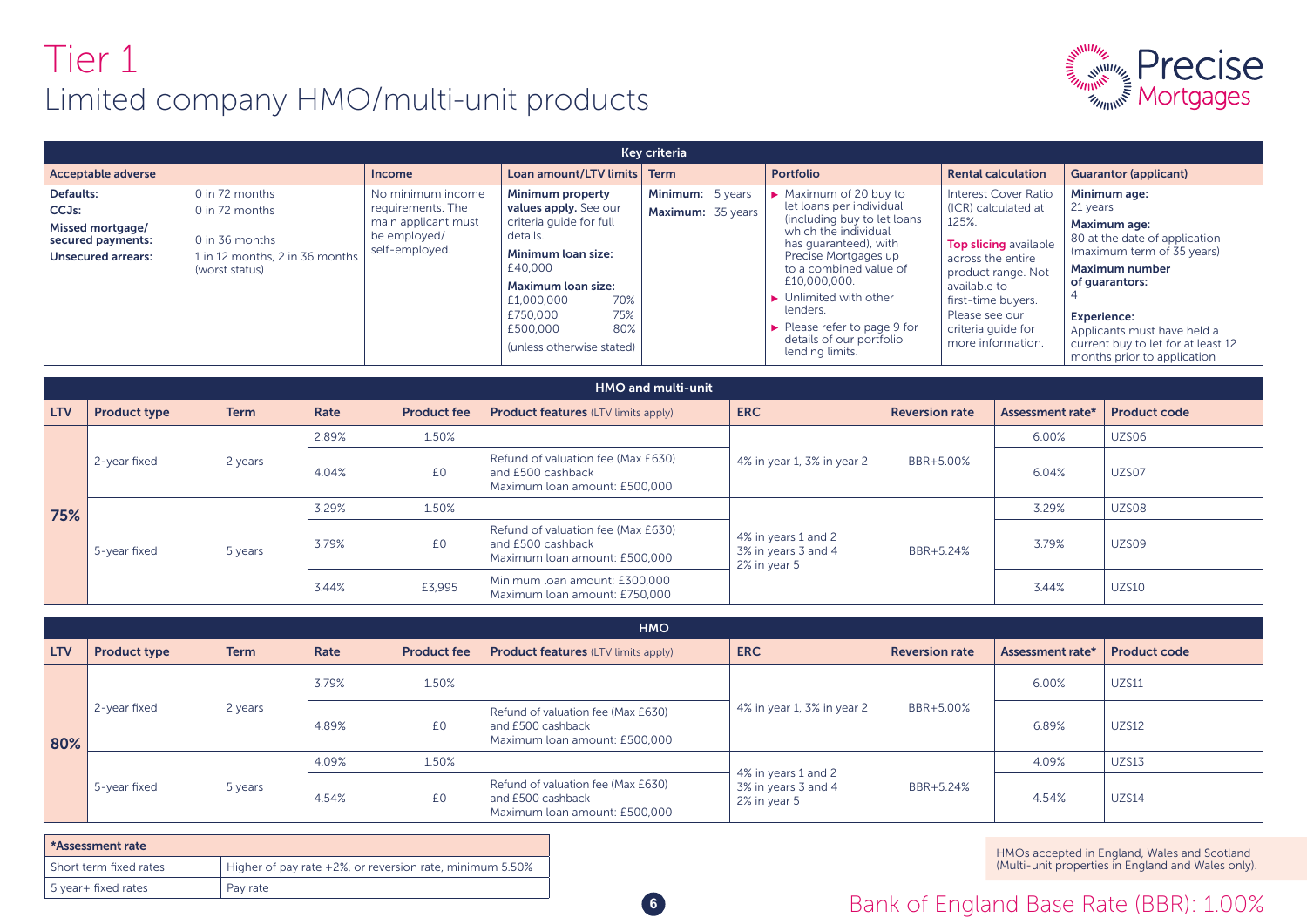# Tier 2 Limited company HMO products



|                                                                                                                                                                                                                                                                                                                                                                 | Key criteria                                                                                                                      |                                                                                                                                                                                                                   |                                                            |  |                                                                                                                                                                                                                                                                                                                                                            |                                                                                                                                                                                                                                    |                                                                                                                                                                                                                                                                                     |  |  |  |  |
|-----------------------------------------------------------------------------------------------------------------------------------------------------------------------------------------------------------------------------------------------------------------------------------------------------------------------------------------------------------------|-----------------------------------------------------------------------------------------------------------------------------------|-------------------------------------------------------------------------------------------------------------------------------------------------------------------------------------------------------------------|------------------------------------------------------------|--|------------------------------------------------------------------------------------------------------------------------------------------------------------------------------------------------------------------------------------------------------------------------------------------------------------------------------------------------------------|------------------------------------------------------------------------------------------------------------------------------------------------------------------------------------------------------------------------------------|-------------------------------------------------------------------------------------------------------------------------------------------------------------------------------------------------------------------------------------------------------------------------------------|--|--|--|--|
| <b>Acceptable adverse</b>                                                                                                                                                                                                                                                                                                                                       | <b>Income</b>                                                                                                                     | Loan amount/LTV limits                                                                                                                                                                                            | <b>Term</b>                                                |  | <b>Portfolio</b>                                                                                                                                                                                                                                                                                                                                           | <b>Rental calculation</b>                                                                                                                                                                                                          | <b>Guarantor (applicant)</b>                                                                                                                                                                                                                                                        |  |  |  |  |
| Defaults:<br>0 in 24 months<br>CCJ <sub>s</sub> :<br>$0$ in 24 months<br>Missed mortgage/<br>0 in 36 months<br>secured payments:<br><b>Unsecured arrears:</b><br>(worst status)<br>All qualifying directors/shareholders will be required to<br>quarantee the loan and their credit history will be taken<br>into account when determining product eligibility. | No minimum income<br>requirements. The<br>main applicant must<br>be employed/<br>self-employed.<br>1 in 12 months, 2 in 36 months | Minimum property<br>values apply. See our<br>criteria quide for full<br>details.<br>Minimum loan size:<br>£40,000<br><b>Maximum loan size:</b><br>£1,000,000<br>£750,000<br>£500,000<br>(unless otherwise stated) | Minimum: 5 years<br>Maximum: 35 years<br>70%<br>75%<br>80% |  | $\triangleright$ Maximum of 20 buy to<br>let loans per individual<br>(including buy to let loans<br>which the individual<br>has guaranteed), with<br>Precise Mortgages up<br>to a combined value of<br>£10,000,000.<br>$\blacktriangleright$ Unlimited with other<br>lenders.<br>Please refer to page 9 for<br>details of our portfolio<br>lending limits. | <b>Interest Cover Ratio</b><br>(ICR) calculated at<br>125%.<br>Top slicing available<br>across the entire<br>product range. Not<br>available to<br>first-time buyers.<br>Please see our<br>criteria quide for<br>more information. | Minimum age:<br>21 years<br><b>Maximum age:</b><br>80 at the date of application<br>(maximum term of 35 years)<br><b>Maximum number</b><br>of quarantors:<br><b>Experience:</b><br>Applicants must have held a<br>current buy to let for at least 12<br>months prior to application |  |  |  |  |

| <b>LTV</b> | <b>Product type</b> | <b>Term</b>               | Rate  | <b>Product fee</b>                                                                       | <b>Product features (LTV limits apply)</b>                                               | <b>ERC</b>                 | <b>Reversion rate</b> | Assessment rate* | <b>Product code</b> |
|------------|---------------------|---------------------------|-------|------------------------------------------------------------------------------------------|------------------------------------------------------------------------------------------|----------------------------|-----------------------|------------------|---------------------|
|            |                     |                           | 3.24% | 1.50%                                                                                    |                                                                                          |                            |                       | 6.00%            | <b>UZS15</b>        |
| 75%        | 2-year fixed        | 2 years                   | 4.44% | £0                                                                                       | Refund of valuation fee (Max £630)<br>and £500 cashback<br>Maximum Ioan amount: £500,000 | 4% in year 1, 3% in year 2 | BBR+5.00%             | 6.44%            | <b>UZS16</b>        |
|            | 5-year fixed        | 4.19%<br>5 years<br>4.69% |       | 1.50%                                                                                    |                                                                                          | 4% in years 1 and 2        |                       | 4.19%            | <b>UZS17</b>        |
|            |                     |                           | £0    | Refund of valuation fee (Max £630)<br>and £500 cashback<br>Maximum loan amount: £500,000 | 3% in years 3 and 4<br>2% in year 5                                                      | BBR+5.24%                  | 4.69%                 | <b>UZS18</b>     |                     |

| <b>LTV</b> | <b>Product type</b>     | <b>Term</b> | Rate  | <b>Product fee</b> | <b>Product features</b> (LTV limits apply)                                               | <b>ERC</b>                                                 | <b>Reversion rate</b> | Assessment rate* | <b>Product code</b> |
|------------|-------------------------|-------------|-------|--------------------|------------------------------------------------------------------------------------------|------------------------------------------------------------|-----------------------|------------------|---------------------|
|            |                         |             | 4.04% | 1.50%              |                                                                                          |                                                            |                       | 6.04%            | <b>UZS19</b>        |
| 80%        | 2-year fixed            | 2 years     | 5.19% | £0                 | Refund of valuation fee (Max £630)<br>and £500 cashback<br>Maximum loan amount: £500,000 | 4% in year 1, 3% in year 2                                 | BBR+5.00%             | 7.19%            | <b>UZS20</b>        |
|            |                         |             | 4.99% | 1.50%              |                                                                                          | 4% in years 1 and 2<br>3% in years 3 and 4<br>2% in year 5 |                       | 4.99%            | <b>UZS21</b>        |
|            | 5-year fixed<br>5 years |             | 5.49% | £0                 | Refund of valuation fee (Max £630)<br>and £500 cashback<br>Maximum loan amount: £500,000 |                                                            | BBR+5.24%             | 5.49%            | <b>UZS22</b>        |

| *Assessment rate       |                                                          |
|------------------------|----------------------------------------------------------|
| Short term fixed rates | Higher of pay rate +2%, or reversion rate, minimum 5.50% |
| 5 year+ fixed rates    | Pay rate                                                 |

Tier 2 products are not available for Multi-Unit properties.

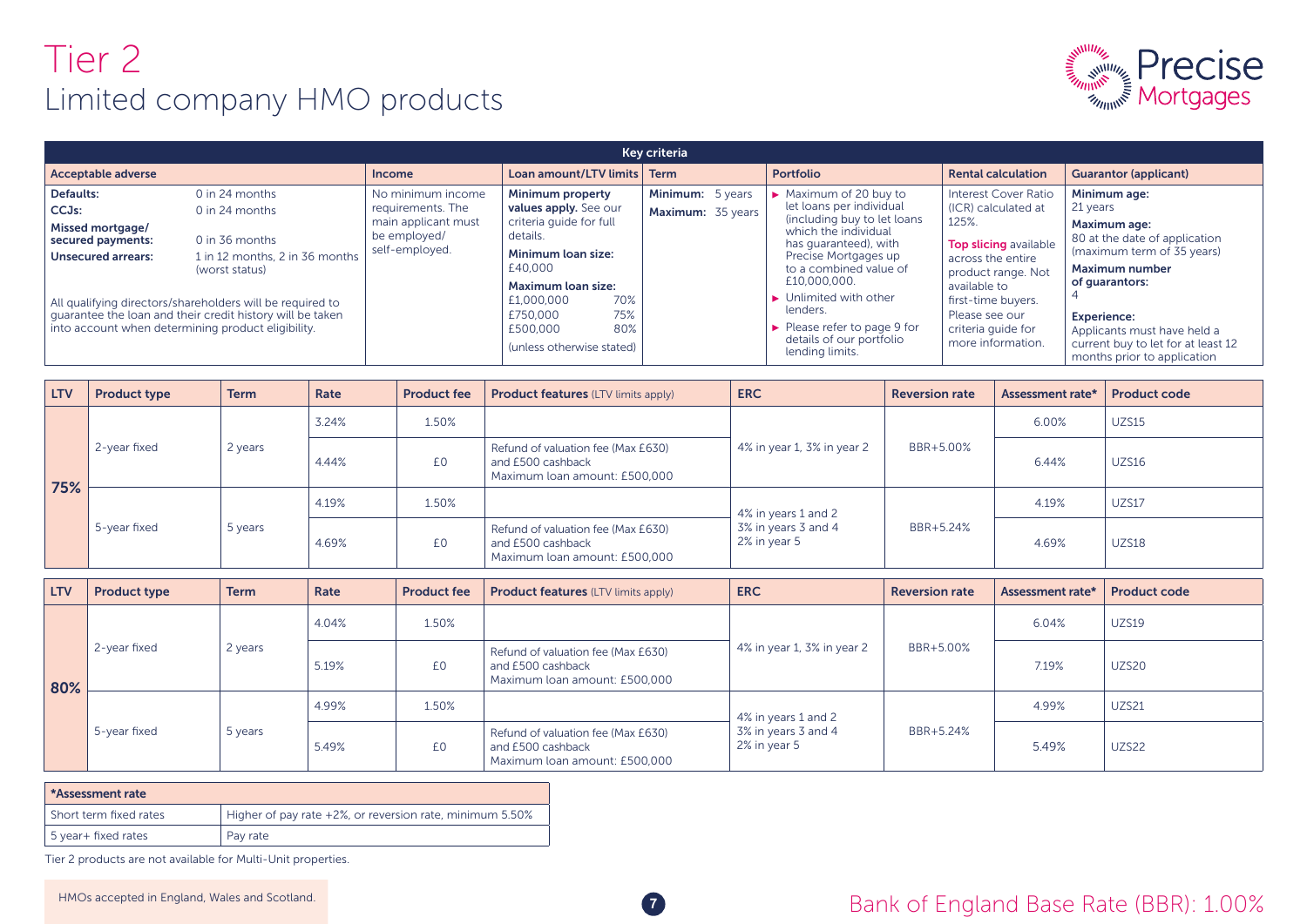# General information



For details of all our qualifying criteria please see our online criteria guide.

#### Affordability

#### ICR

Interest Coverage Ratio (ICR) will be calculated between 125%-160% dependant on the applicant's tax band and individual circumstances. Limited Company applications will be calculated at 125%.

#### Top slicing

The rental income for the property must be a minimum of 110% of the payment when calculated at the pay rate of the chosen product. Surplus income from an applicant's existing property portfolio (in the first instance) or surplus earned income can then be used to demonstrate affordability against the ICR required for the loan based on our current lending criteria at the assessment rate for the chosen product. Applicants in receipt of furlough income or income from the Self Employed Income Support Scheme (SEISS) are not eligible for top slicing. Not available to first-time buyers.

#### 5 year+ fixed rate requirements

We've changed the way we underwrite applications for 5 year fixed rate mortgages to remove the additional documentation needed, making the process easier for you. For further details about these changes, please read our blog.

#### Repayment methods

Capital and interest

Interest only.

#### Portfolio lending limits

Maximum of 20 buy to let loans per individual (including buy to let loans which the individual has guaranteed), with Precise Mortgages up to a combined value of £10,000,000.

▶ Unlimited with other lenders.

The following LTV limits apply to multiple applications:

| Loan amount      | $\sqrt{10}$ to 5 apps | $6-10$ apps | $11-20$ apps |
|------------------|-----------------------|-------------|--------------|
| Up to £500,000   | 80%                   | 75%         | 70%          |
| Up to £750,000   | 75%                   | 75%         | 70%          |
| Up to £1,000,000 | 70%                   | 70%         | 70%          |
| Up to £3,000,000 | 60%                   | 60%         | 60%          |

#### Experienced landlords

Some of our products are available to experienced landlords only. Applicants must have held a current buy to let for at least 12 months prior to application.

#### Legal representation

Full details of our conveyancing options can be found at precisemortgages.co.uk/ConveyancerPanel.

| <b>Valuation and assessment fee scale</b> |                                        |                                                    |                           |                                                     |                                                    |  |
|-------------------------------------------|----------------------------------------|----------------------------------------------------|---------------------------|-----------------------------------------------------|----------------------------------------------------|--|
| <b>Valuation</b><br>up to                 | <b>Valuation and</b><br>assessment fee | <b>Homebuyers</b><br>report* and<br>assessment fee | <b>Valuation</b><br>up to | <b>Valuation and</b><br>assessment fee              | <b>Homebuyers</b><br>report* and<br>assessment fee |  |
| £100,000                                  | £370                                   | £570                                               | £700,000                  | £750                                                | £1,155                                             |  |
| £150,000                                  | £410                                   | £600                                               | £800,000                  | £810                                                | £1,205                                             |  |
| £200,000                                  | £445                                   | £650                                               | £900,000                  | £920                                                | £1,255                                             |  |
| £250,000                                  | £465                                   | £705                                               | £1,000,000                | £975                                                | £1,405                                             |  |
| £300,000                                  | £485                                   | £770                                               | £1,250,000                | £1,090                                              | £1,655                                             |  |
| £350,000                                  | £525                                   | £815                                               | £1,500,000                | £1,200                                              | £1,955                                             |  |
| £400,000                                  | £560                                   | £900                                               | £1,750,000                | £1,315                                              | £2,055                                             |  |
| £450,000                                  | £590                                   | £955                                               | £2,000,000                | £1,540                                              | £2,205                                             |  |
| £500,000                                  | £630                                   | £1,045                                             |                           | Refer to:<br>http://www.precisemortgages.co.uk/Fees |                                                    |  |
| £600,000                                  | £695                                   | £1.105                                             | £2,000,000+               |                                                     |                                                    |  |

Standard valuation and assessment fee payable on application. The valuation fee is refundable if the valuation is not carried out; the assessment fee of £180 is non-refundable. \* Homebuyers valuations are not available for HMO and Multi-unit properties.

### Other fees

| £25<br>Telegraphic transfer fee                                                                                                                                            | Post offer product switch fee | £70 |  |  |  |  |
|----------------------------------------------------------------------------------------------------------------------------------------------------------------------------|-------------------------------|-----|--|--|--|--|
| Redemption administration fee<br>£40                                                                                                                                       |                               |     |  |  |  |  |
| Please refer to 'Tariff of mortgage charges' document for full details. A downloadable version is available<br>on the Precise Mortgages website under 'Document downloads' |                               |     |  |  |  |  |

 $\blacktriangleright$  All fees include VAT (where applicable)

#### Bank of England Base Rate (BBR) Trackers and the Reversion Rate

BBR Trackers and reversion rates are variable rates that are linked to the Bank of England base rate. For new applications, any change to BBR will apply on our systems and documentation the next day. For existing accounts, any change to BBR will apply on the day of the change.

All of our BBR tracker products have a floor. This means that if BBR were to fall to 0.00% or less the rate payable will be 0.00% plus the agreed set percentage above BBR. This means that the rate payable will never go below 0.00% plus the additional percentage rate of the tracker mortgage.